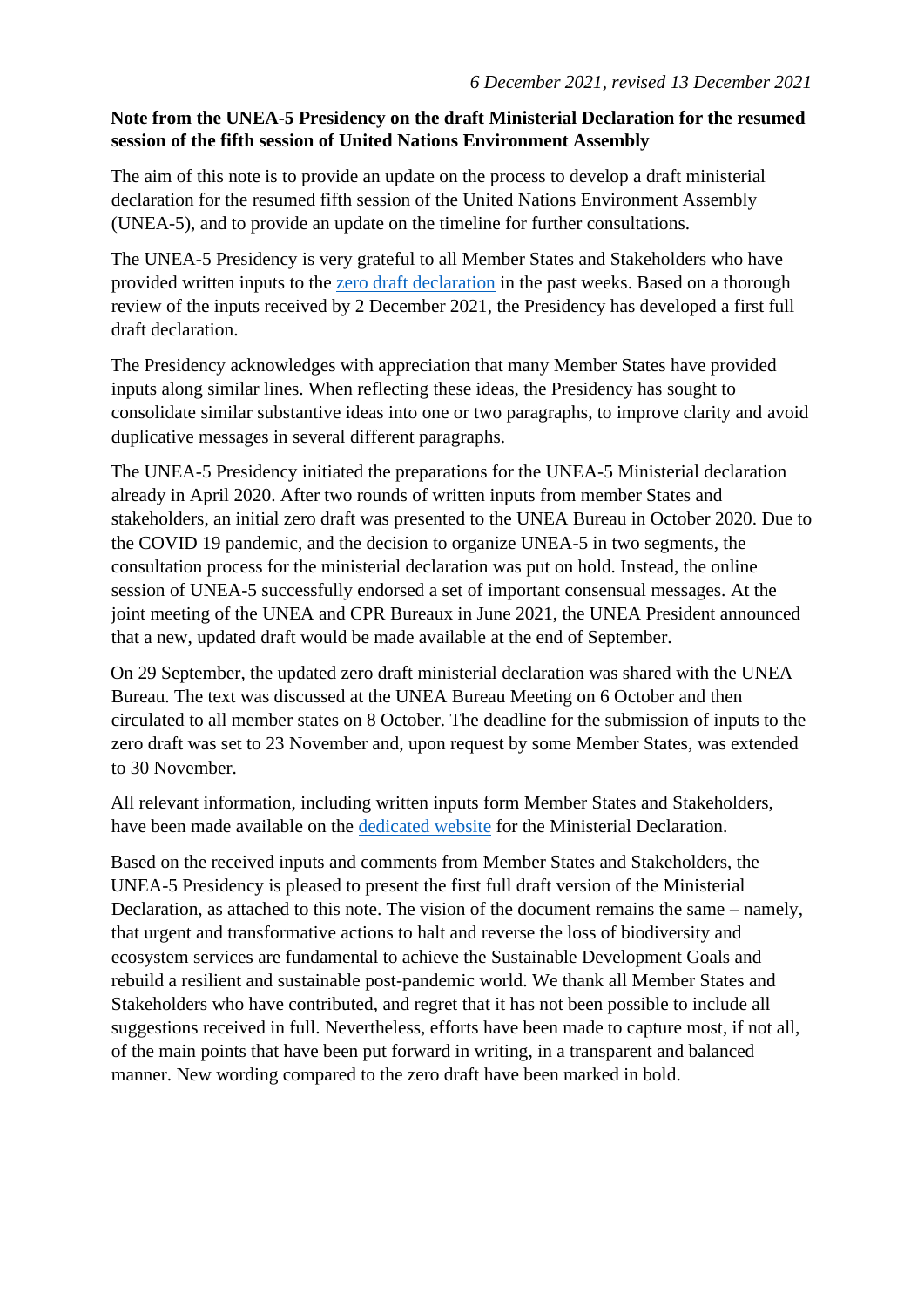We consider the following to be the most important adjustments related to the previous zero draft:

- Some of the previous placeholders have been replaced with text suggestions, inter alia building on the outcome of UNFCCC COP 27 in Glasgow. Other placeholders, such as on plastic pollution and on the theme for UNEP@50, still remain.
- New references to the special session UNEP@50 and the Stockholm+50 meeting have been added.
- Adjustments have been made in many paragraphs to reflect enriching suggestions by various Members States and Stakeholders. This includes a few last-minute amendments that have been added to reflect inputs from a limited number of member states that had not been considered in time for the bureau meeting, due to technical issues. These amendments have been reflected in paragraphs 4, 6, 13, 17, as well as in a new para 18 on land degradation.

## **Proposed timeline for the consultation process for the Ministerial Declaration**

| December 8           | The annexed draft ministerial declaration was considered at the joint<br>meeting of the UNEA and CPR Bureaux.                                                           |
|----------------------|-------------------------------------------------------------------------------------------------------------------------------------------------------------------------|
| December 13          | A slightly revised draft was shared with all Member States.                                                                                                             |
| December 15 (pm)     | Online open-ended informal consultation meeting convened by the<br>UNEA Presidency with support of the Secretariat.                                                     |
| <b>January 2022</b>  | Open-ended informal consultations in Nairobi convened by the<br>presidency with support from the Secretariat and CPR. (The exact date<br>is still under consideration). |
| <b>February 2022</b> | Circulation of a final draft of the ministerial declaration.<br>Open-ended consultations as required, including in the margins of the<br>OECPR.                         |
| Feb/March 2022       | Adoption of the Ministerial declaration by consensus at the resumed<br>session of UNEA 5.                                                                               |

\* \* \*

**Annex:** Draft Ministerial declaration of the United Nations Environment Assembly at its resumed fifth session "Strengthening Actions for Nature to Achieve the Sustainable Development Goals"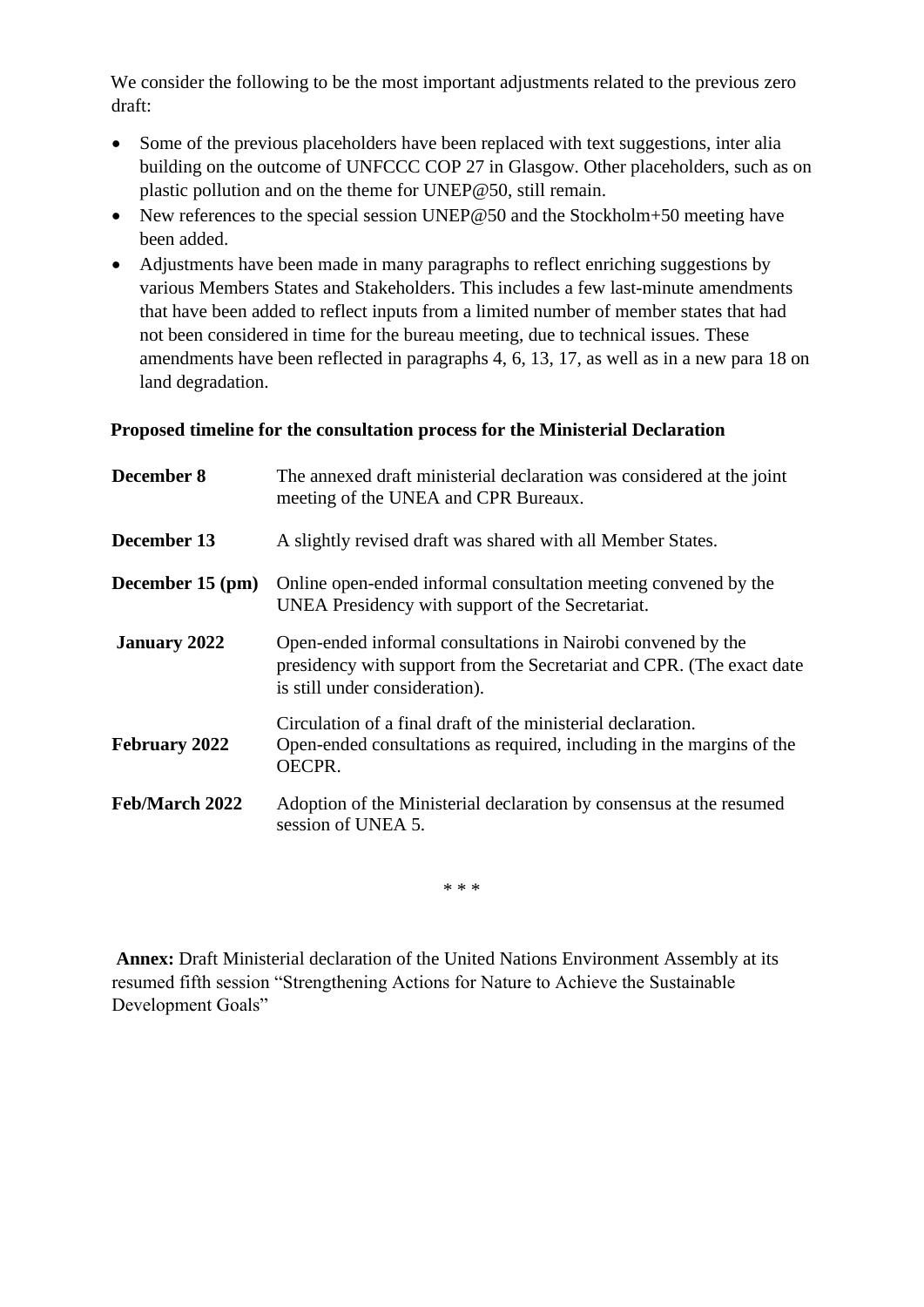## **DRAFT Ministerial declaration of the United Nations Environment Assembly at its resumed fifth session "Strengthening Actions for Nature to Achieve the Sustainable Development Goals"**

*(changes compared to the zero draft declaration has been indicated in bold)* 

- 1. We, the world's Ministers for the Environment, have gathered **in Nairobi, Kenya, together with international organizations, major groups and stakeholders** at the fifth session of the United Nations Environment Assembly, under exceptional circumstances created by the COVID-19 pandemic**, with the aim** to strengthen actions for nature to achieve the Sustainable Development Goals.
- 2. **We recall the United Nations Conference on the Human Environment held in Stockholm, Sweden, in June 1972 and the United Nations Conference on Sustainable Development, held in Rio de Janeiro, Brazil, in June 2012, and its outcome document "The Future We Want", and reaffirm our commitment to the implementation of the environmental dimension of the Sustainable Development Goals and General Assembly resolution 70/1 of 25 September 2015, entitled "Transforming our world: the 2030 Agenda for Sustainable Development".**
- 3. We are deeply concerned about the devastating impacts of the COVID-19 pandemic on human lives and health, economies and societies, further threatening our ability to achieve the 2030 Agenda for Sustainable Development and the Sustainable Development Goals and are aware that we face **heightened** risks of future pandemics **and other health threats** if we maintain the current patterns of interaction with nature **and do not take a One Health approach moving forwards**.
- 4. We recognize that a healthy nature **is required** for sustainable development in all its dimensions, and that **the wellbeing of humanity** depends on nature, and **on** the services it provides for poverty eradication, resilience, our health, economy and ultimately our existence.
- 5. We note **therefore** with profound concern **that nature is facing severe pressures from human activities**, and stress the urgent need to halt the global decline and fragmentation of biodiversity and habitats, which is unprecedented in human history**, its main** indirect and direct drivers **being** changes in land and sea use, direct exploitation of organisms, unsustainable consumption and production patterns, climate change, **invasive alien species** and pollution of **ocean and fresh water**, air, and soil.
- 6. We note with further grave concern that the 2020 goal for the sound management of chemicals, agreed under the Strategic Approach to international Chemicals Management (SAICM), has not been **achieved** with pollution **and adverse effects of chemicals and waste** thus remaining a threat to the environment and our health, **and has been further aggravated by the COVID-19 pandemic due to increased demand for single-use plastics related to health protection.**
- 7. We recognize the need for transformative and systemic changes and **for** policies that address several environmental **and societal** challenges simultaneously, **rechanneling financial flows through** innovative holistic approaches that truly value nature.
- 8. We are encouraged by the strength of innovation, knowledge building, and investment in green and sustainable technologies currently taking place which indicate that solutions exist or can be found **that can benefit all countries.**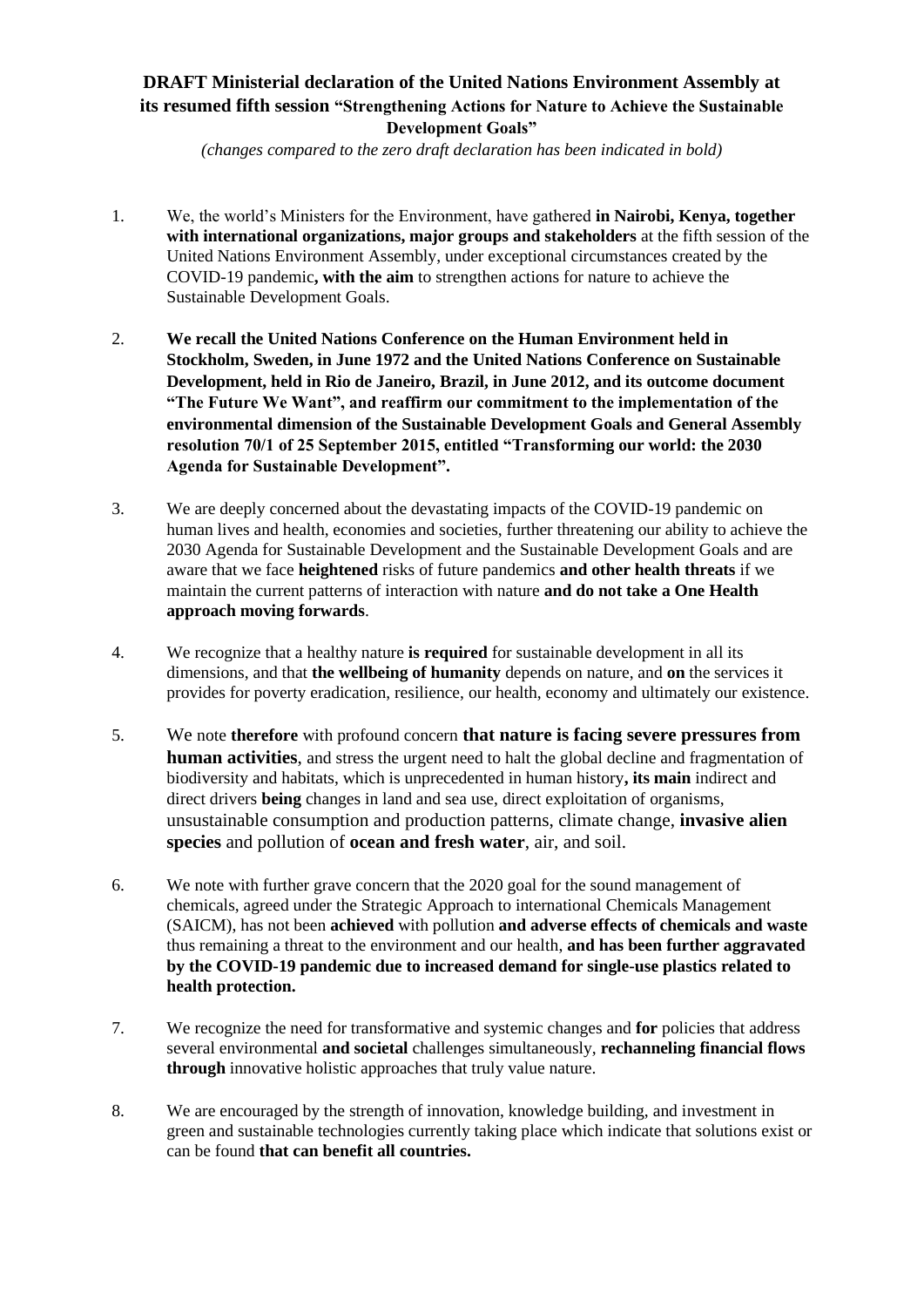- 9. **We welcome the outcomes of COP 26, including adoption of the Glasgow Climate Pact, that recognized the critical role of nature in delivering benefits for climate adaptation and mitigation.**
- 10. **We welcome outcomes of Kunming Declaration from the High-Level Segment of the UN Biodiversity Conference 2020 (part 1) under the theme "Ecological Civilization: Building a Shared Future for All Life on Earth".**
- 11. We welcome **and express our support for the upcoming** Special Session of the **United Nations Environment Assembly [PLACEHOLDER under the theme…] to commemorate the 50th anniversary of the creation of UNEP by the United Nations Conference on the Human Environment, to be held in Nairobi, Kenya on 3-4 March 2022.**
- 12. We commit to supporting an **inclusive and sustainable** recovery, promoting a green and just transition, with the goal of revitalizing our economies and livelihoods, **contributing to** poverty eradication, by mainstreaming **biodiversity, climate** and **pollution** concerns into all policies and tools; making use of green economy pathways that emphasize ecosystem and knowledge-based management, and by reducing **carbon and non-carbon** greenhouse gas emissions while adapting to climate change in line with the **UNFCCC and the** Paris Agreement.
- 13. We commit to working across sectors and levels of government, **and between governments**, to halt the loss, degradation, and fragmentation of ecosystems, focusing on areas of particular importance for biodiversity; sustainable land, **sea** and **water** use, effectively managing **and designating** protected areas **and parks**, safeguarding especially vulnerable habitats, types of nature and ecosystems, and addressing deforestation, wildlife **trafficking**, illegal mining, illegal, **unreported and unregulated fishing**, and other unsustainable activities, crimes and **conflicts** that have serious impacts on the environment.
- 14. We commit to promoting conservation and sustainable use and management of nature and its resources, to advance sustainable consumption and production patterns, including through resource efficiency and circular economy policy approaches, and by **applying appropriate** valuation of nature and assessment **methods** of nature-related risks in policymaking.
- 15. We commit to promoting and strengthening **ecosystem based approaches** and nature-based solutions, **including** by actively **reducing deforestation and forest degradation,** and by protecting, **actively conserving,** sustainably managing, and restoring degraded land and ecosystems that provide us with food, water, and energy, are habitats for biodiversity and provide carbon storage and sequestration, climate change adaptation and disaster risk reduction, for example natural forests, wetlands, **peatlands,** mangroves **and coral reefs, thus** underpinning our efforts to achieve the Sustainable Development Goals.
- 16. **We recognize the importance of the best available science for effective climate action and policymaking and stress the urgency of enhancing ambition and action in relation to mitigation, adaptation and finance in this critical decade.**
- 17. We will promote comprehensive land **and water** use planning backed up by robust national enforcement as an **important** tool for sustainable development and **encourage international cooperation to** help create a conducive business environment that stimulates investments in sustainable production and value chains.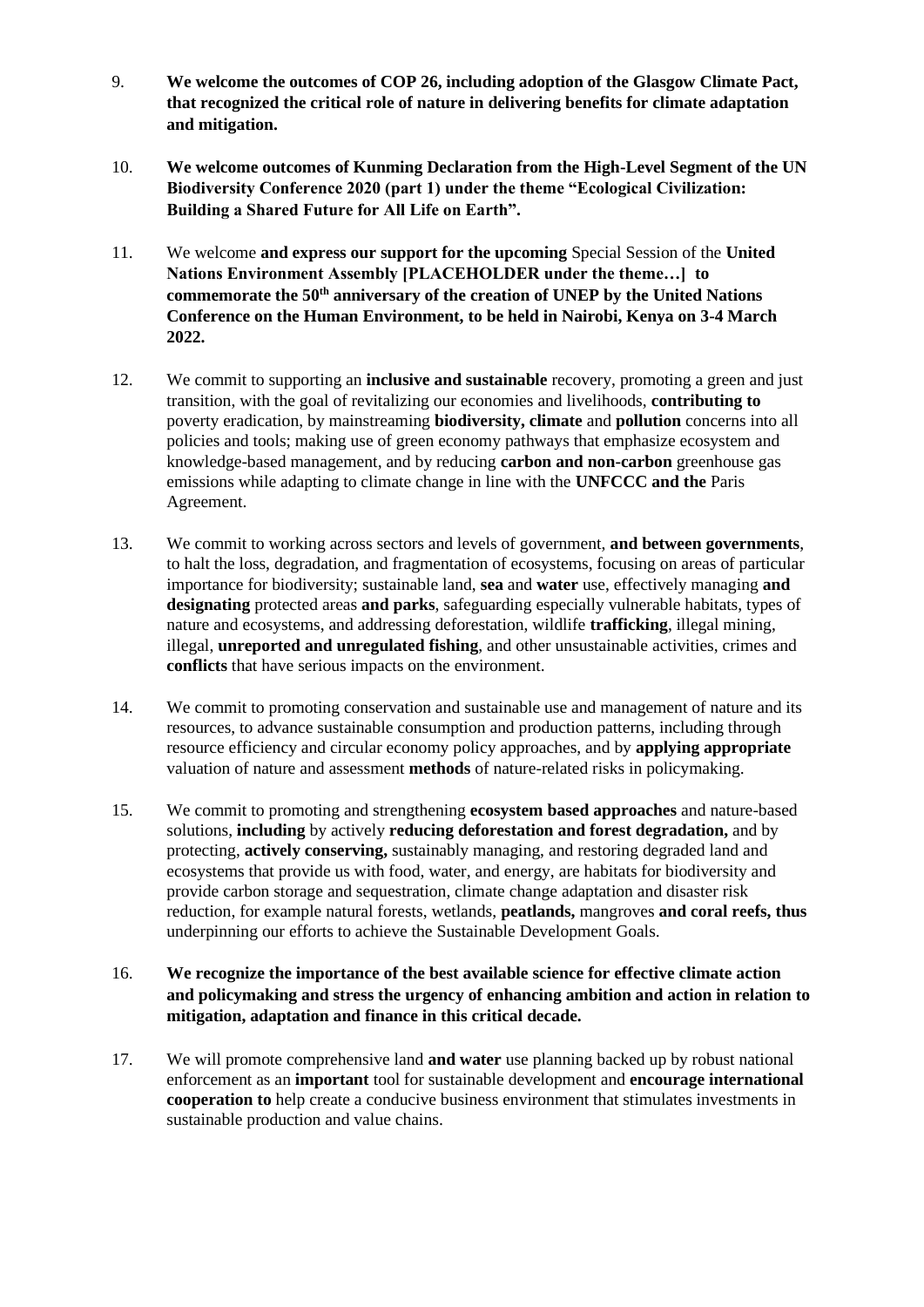- 18. **We are deeply concerned about the impact of land degradation and droughts, especially in the most vulnerable countries, and recognize that practices that restore land and soil and achieving land degradation neutrality has the potential to bring about positive socioeconomic change, protect ecosystems, and act as an accelerator for achieving several Sustainable Development Goals.**
- 19. We commit to safeguarding life under water, and **restoring** a clean, healthy, **resilient** and productive ocean capable of providing food, **sustainable** livelihoods, and storing carbon, through strengthening efforts to protect, conserve, and sustainably manage **our ocean**, seas and coastal ecosystems, while acting to prevent pollution, **including nitrogen pollution,** and increase resilience to climate change, and prevent marine temperature rise, **sea level rise** and ocean acidification, by keeping our efforts in line with the **UNFCCC and** the Paris agreement **and the Agenda 2030.**
- 20. We maintain our dedication to act in line with the implementation plan towards a pollutionfree planet to protect nature and human health from adverse impacts from chemicals and waste and support an ambitious framework for the sound management of chemicals and waste beyond 2020.
- 21. [Placeholder for text with reference to recent developments and outcomes on Marine Litter]
- 22. We commit to pursuing and joining **new and innovative** partnerships across sectors, and engage all relevant **stakeholders**, working with youth, women, Indigenous Peoples **and local communities, business, finance and science** sectors to develop actions **that are nature positive and reverse** the persistently negative long term trend for the environment described by recent scientific reports from the Intergovernmental Science Policy Platform on Biodiversity and Ecosystem Services (IPBES), the Intergovernmental Panel on Climate Change (IPCC), **the International Resource Panel (IPR)** and the United Nations Environment Programme (UNEP).
- 23. We commit to cooperating across sectors and levels of governments, in partnership with other governments and local actors and the private sector to transition to sustainable food systems, **in line with the 2030 Agenda for Sustainable Development,** and inspired by the UN Food Systems Summit vision of sustainable food systems that deliver enhanced food security and resilience while reducing emissions, biodiversity loss and freshwater use, as an essential solution to accelerate actions on all the Sustainable Development Goals, and we **welcome the strong engagement** by UNEP in the Summit follow-up processes.
- 24. We reaffirm the continued need to strengthen actions for nature and our commitment towards the UN Decade on Ecosystem Restoration, and call for an ambitious and transformational post-2020 global biodiversity framework for adoption at the 15<sup>th</sup> Conference of Parties of the UN Convention on Biological Diversity that inter alia includes a set of clear and robust goals and targets to address the direct and indirect drivers of biodiversity loss, as a key instrument to reach the Sustainable Development Goals, **and the 2050 vision of the Convention of Biological Diversity of living in harmony with nature.**
- 25. We call for the **urgent,** adequate and coherent implementation of the actions, commitments and resolutions adopted by the fifth United Nations Environment Assembly as well as previous UNEA outcomes **addressing the triple planetary crises – climate change, biodiversity loss and pollution,** and further recognize our role, as Ministers of the Environment, in following up on these commitments within our own governments, contributing to coordinated action across sectors and levels of government and promoting effective implementation.